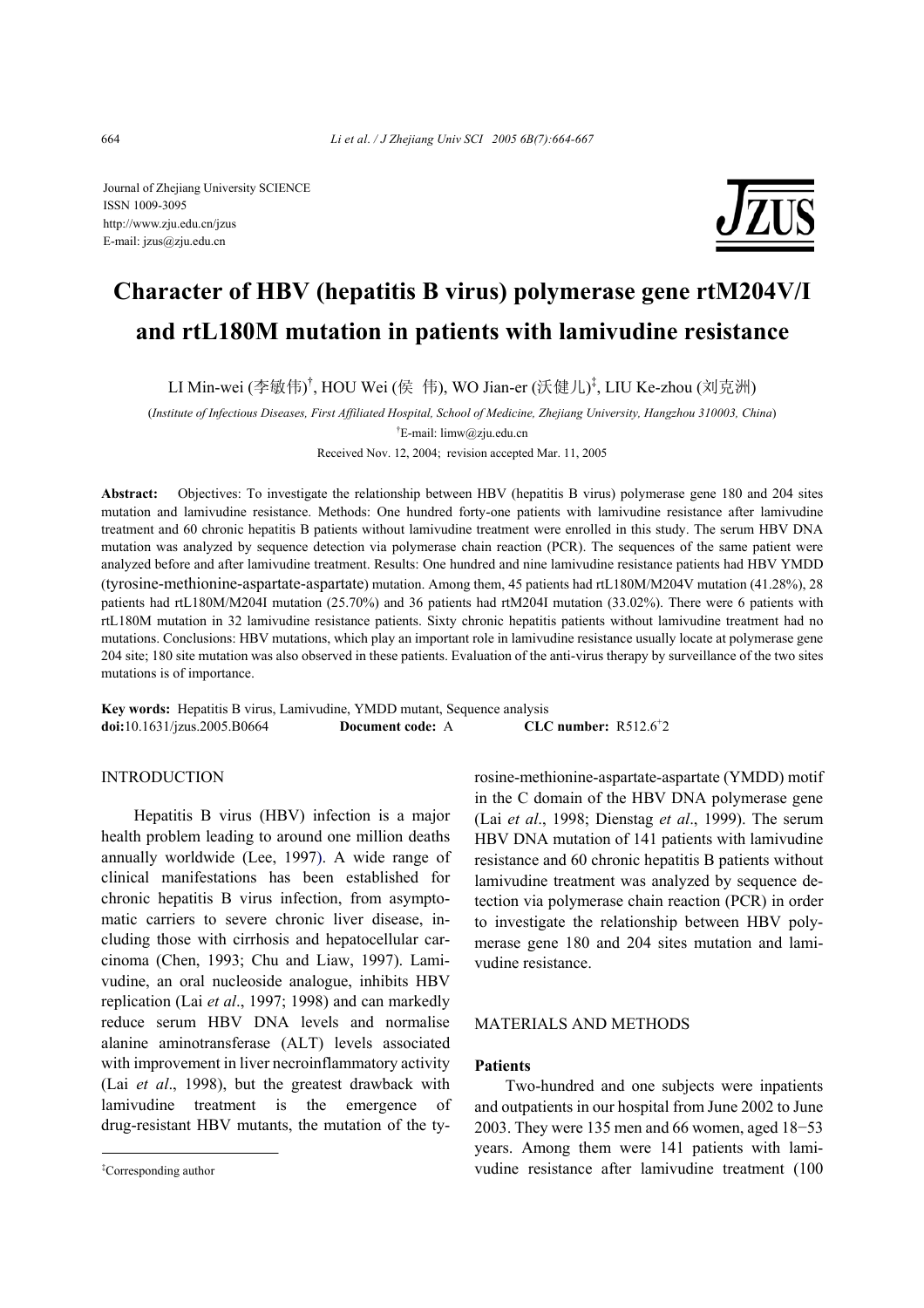mg/d) with mean treatment period of one year and a half; and 60 chronic hepatitis B patients without lamivudine treatment. None of the patients was ever treated with interferons and other anti-viral drugs.

## **Design and synthesis of primers**

Upstream primer: 5′ CTCCAATCACTCACCA AC 3′; downstream primer: 5′ GGGTTTAAATGT ATACCCA 3′; sequencing primer: 5′ GTAATTCCC ATCCC 3′. All the primers above were synthesized by Sangon Company, Shanghai (China).

# **PCR**

The amplification reaction contained 1 µl each of 25 µmol/L specific primers, 1 µl 10 mmol/L dNTP mixture (dATP, dGTP, dCTP, dTTP), 4 µl 25 mmol MgCl2, 2.5 U *Taq* DNA polymerase (Promaga) and 5  $ul$  10×PCR buffer solution. The total volume was brought to 50  $\mu$ l using ddH<sub>2</sub>O. The PCR amplifications were performed in a PTC-200 peltier thermal cycler (MJ Research, USA) under the following conditions: After an initial denaturation for 5 min at 94 °C, samples were subjected to 35 cycles of amplification (94 °C 45 s, 55 °C 45 s, 72 °C 1 min), followed by a final extension of 5 min at 72 °C. The purification of PCR products was performed by QIAquick PCR purification kit according to manufacture's instructions (QIAGEN, USA).

## **Sequence analysis**

Sequence analysis of the PCR products was performed by  $DYE$ namic<sup>TM</sup> ET dye terminator cycle sequencing Kit (AmershamBioscience) in a  $MegaBACE^{TM}$  500 according to manufacture's instructions; sequence analysis software was used to analyze the results.

## **RESULTS**

## **Types of HBV polymerase gene 180 and 204 sites mutation**

There were 109 lamivudine resistance patients who had HBV YMDD mutation and 141 patients with lamivudine resistance. Among them, 45 patients (45/109; 41.28%) had rtL180M/M204V mutation that played the most important role in YMDD mutation. In addition, 28 patients (28/109; 25.70%) had rtL180M/ M204I mutation and 36 patients (36/109; 33.02%) had rtM204I mutation. There were 6 patients with rtL180M mutation in the other 32 lamivudine resistance patients; 60 chronic hepatitis patients without lamivudine treatment had no mutations (Table 1).

|          | Table 1 Types of HBV polymerase gene 180 and 204 sites |  |
|----------|--------------------------------------------------------|--|
| mutation |                                                        |  |

| Group     |      |                             | Type              | n  |
|-----------|------|-----------------------------|-------------------|----|
| Patients  | with | lamivudine                  | rtL180M/M204V     | 45 |
| treatment |      |                             | rtL180M/M204I     | 28 |
|           |      |                             | rtM204I           | 36 |
|           |      |                             | rtL180M           | 6  |
|           |      |                             | No classification | 26 |
| treatment |      | Patients without lamivudine | No mutation       | 60 |

#### **Combinatorial mutation rate of M204V/I**

All 45 patients with rtM204V mutation also had rtL180M mutation; the rate of this kind of combinatorial mutation was 100%. Among 64 patients with rtM204I mutation, only 28 patients also had rtL180M mutation; the occurrence rate of this kind of combinatorial mutation was 43.75%.

## **Combinatorial mutation rate of rtL180M**

Among 79 patients with rtL180M mutation were 45 patients who had rtM204V mutation, 28 patients who had rtM204I mutation, the combinatorial mutation rate was 56.96% and 35.44%, respectively. In addition, there were only 6 patients who had rtL180M mutation without rtM204V mutation or rtM204I.

## **Relationship between HBV polymerase gene mutation and lamivudine treatment**

Among 141 patients with lamivudine resistance, 115 patients had polymerase gene mutation, either at 204 site or at 108 site. The mutation rate was 81.56%. While in the other group, 60 chronic hepatitis patients without lamivudine treatment did not have any mutations.

## DISCUSSION AND CONCLUSION

Chronic hepatitis B virus (HBV) can be treated with a nucleoside analogue, lamivudine (2′,3′-dideoxy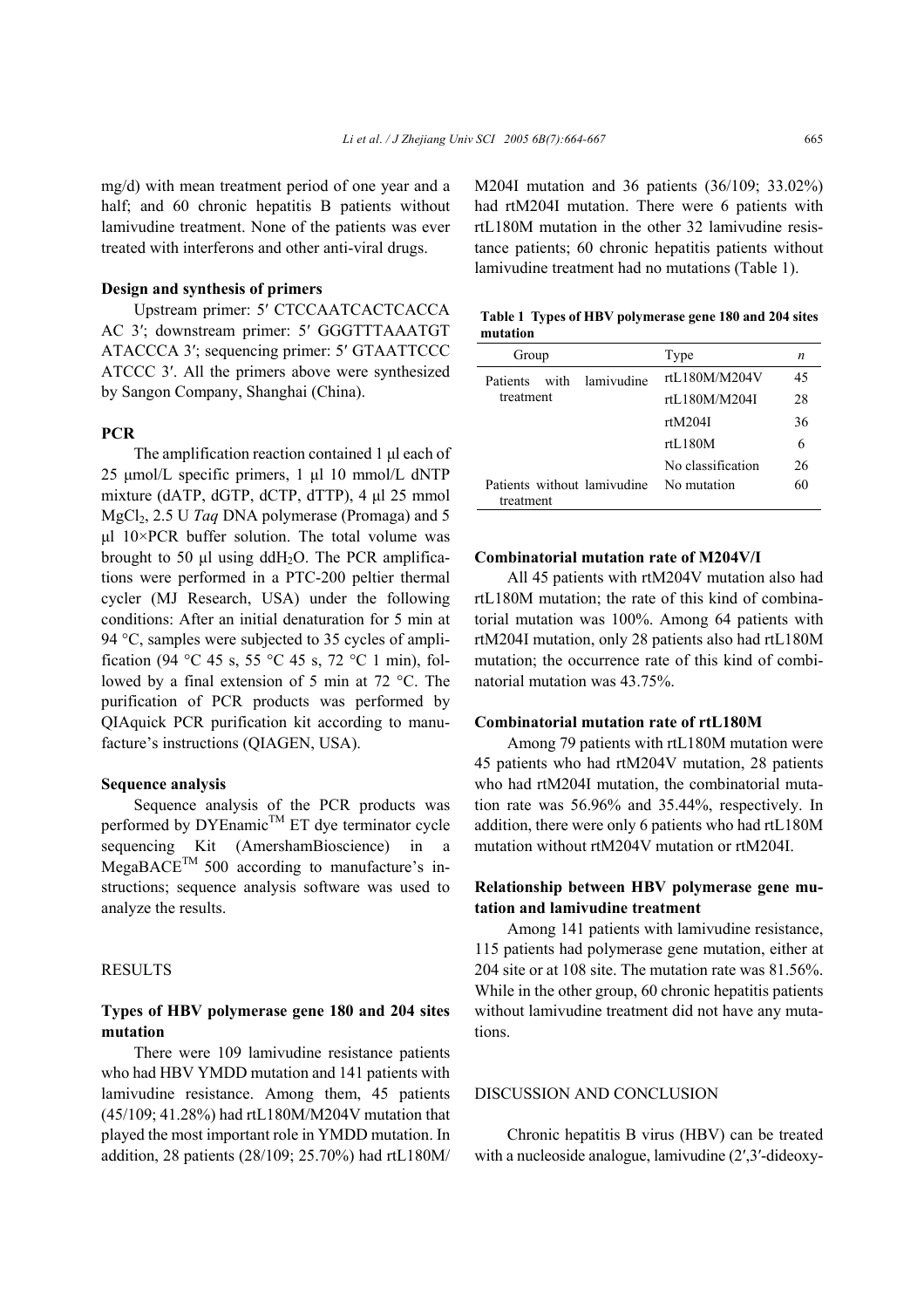3′-thiacytidine). In the short term, substantial inhibition of HBV replication can be achieved. However, resistance to lamivudine emerges in approximately 14% of patients after 1 year, rising to 43% after 3 years. Resistance is associated with mutations in the highly conserved tyrosine-methionine-aspartate-aspartate (YMDD) motif (codons 203−206 of the reverse transcriptase (rt)), which is part of the catalytic site of the HBV polymerase (Allen *et al*., 1998; Chayama *et al*., 1998; Gutfreund *et al*., 2000; Kirishima *et al*., 2002; Kobayashi *et al*., 2001; Leung, 2002; Yeh *et al*., 2000). Three types of mutations are observed in the polymerase gene. The consensus rt domain numbering system described in Stuyver *et al*.(2001) has been used to describe the variants. There is the M204V associated with L180M (Group I), the M204I alone (Group II) or the M204I with L180M (Group III) (Pillay *et al*., 1998). The L180M and M204V mutations act synergistically to increase resistance to lamivudine (Allen *et al*., 1998).

One hundred and forty-one patients with lamivudine resistance and 60 chronic hepatitis B patients without lamivudine treatment were studied in this work in the Hangzhou area. The serum HBV DNA mutation was analyzed by sequence detection via polymerase chain reaction (PCR). Our results indicated 109 lamivudine resistance patients had HBV YMDD mutation. There were three main types of mutation: rtL180M/M204V, rtM204I and rtL180M/ M204I. Among them, 45 patients had rtL180M/ M204V mutation (41.3%), which played the most important role in YMDD mutation. In addition, 28 patients had rtL180M/M204I mutation (25.7%) and 36 patients had rtM204I mutation (33.0%).

Our results indicated that rtM204V mutation is always combined with rtL180M; the occurrence rate of this kind of combinatorial mutation was 100%; while rtM204I mutation could exist alone. These results accorded with those of other research groups' (Pillay *et al*., 1998; Allen *et al*., 1998).

Our study revealed that there were 6 patients with rtL180M mutation among the 32 lamivudine resistance patients. This kind of mutation was novel, and requires further study to explore its clinical significance.

Though in this study, 60 chronic hepatitis patients without lamivudine treatment had no mutations, it had been reported that patients without lamivudine treatment could also have mutations; we considered that these contradictory findings had something to do with the fewer samples.

In conclusion, HBV mutations, which play an important role in lamivudine resistance, usually locate at polymerase gene 204 site; 180 site mutation was also observed in the patients. It is of importance to evaluate anti-virus therapy by surveillance of the two sites mutations.

## **References**

- Allen, M.I., Deslauriers, M., Andrews, C.W., Tipples, G.A., Walters, K.A., Tyrell, D.L., Brown, N., Condreay, L.D., 1998. Identification and characterization of mutations in hepatitis B virus resistant to lamivudine. *Hepatology*, **27**(6):1670-1677.
- Chayama, K., Suzuki, Y., Kobayashi, M., Tsubota, A., Hashimoto, M., Miyano, Y., Koike, H., 1998. Emergence and takeover of YMDD motif mutant hepatitis B virus during long-term lamivudine therapy and re-takeover by wild-type after cessation of therapy. *Hepatology*, **27**(6):1711-1716.
- Chen, D.S., 1993. From hepatitis to hepatoma: Lessons from type B viral hepatitis. *Science*, **262**(5132):369-370.
- Chu, C.M., Liaw, Y.F., 1997. Natural history of chronic hepatitis B virus infection: An immunopathological study. *J Gastroenterol Hepatol*, **12**(9-10):S218-S222.
- Dienstag, J.L., Schiff, E.R., Wright, T.L., Perrillo, R.P., Hann, H.W., Goodman, Z., 1999. Lamivudine as initial treatment for chronic hepatitis B in the United States. *N Engl J Med*, **341**(17):1256-1263.
- Gutfreund, K.S., Williams, M., George, R., Bain, V.G., Ma, M.M., Yoshida, E.M., 2000. Genotypic succession of mutations of the hepatitis B virus polymerase associated with lamivudine resistance. *J Hepatol*, **33**(3):469-475.
- Kirishima, T., Okanoue, T., Daimon, Y., Itoh, Y., Nakamura, H., Morita, A., 2002. Detection of YMDD mutant using a novel sensitive method in chronic liver disease type B patients before and during lamivudine treatment. *J Hepatol*, **37**(2):259-265.
- Kobayashi, S., Ide, T., Sata, M., 2001. Detection of YMDD motif mutations in some lamivudine-untreated asymptomatic hepatitis B virus carriers. *J Hepatol*, **34**(4):584-586.
- Lai, C.L., Ching, C.K., Tung, A.K.M., Li, E., Young, J., Hill, A., 1997. Lamivudine is effective in suppressing hepatitis B virus DNA in Chinese hepatitis B surface antigen carriers: A placebo-controlled trial. *Hepatology*, **25**(1): 241-244.
- Lai, C.L., Chien, R.N., Leung, N.W., Chang, T.T., Guan, R., Tai, D.I., 1998. A one-year trial of lamivudine for chronic hepatitis B. *N Engl J Med*, **339**(2):61-68.
- Lee, W.M., 1997. Hepatitis B virus infection. *N Engl J Med*, **337**(24):1733-1745.